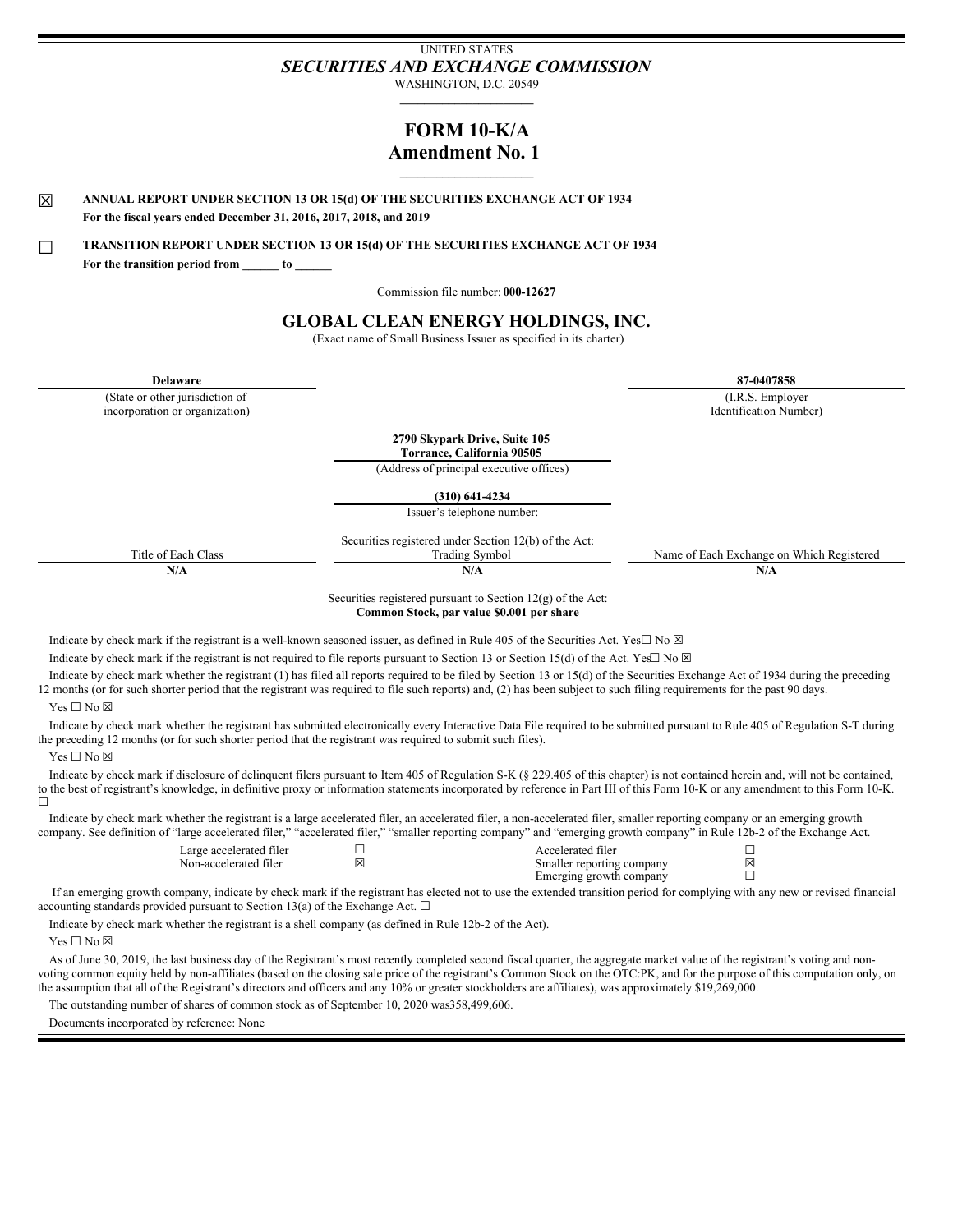## **EXPLANATORY NOTE**

The purpose of this Amendment No. 1 on Form 10–K/A to Global Clean Energy Holdings, Inc.'s annual report on Form 10–K for the fiscal years ended December 31, 2016, 2017, 2018, and 2019, filed with the Securities and Exchange Commission on October 6, 2020 (the "Form 10–K"), is solely to furnish Exhibit 101 to the Form 10–K in accordance with Rule 405 of Regulation S–T.

No other changes have been made to the Form 10–K. This Amendment No. 1 speaks as of the original filing date of the Form 10–K, does not reflect events that may have occurred subsequent to the original filing date, and does not modify or update in any way disclosures made in the original Form 10–K.

#### **PART IV**

### **ITEM 15. EXHIBITS AND FINANCIAL STATEMENT SCHEDULES.**

- (a) The following documents are filed as part of this Annual Report:
	- (1) Financial Statements. Reference is made to the Index to Consolidated Financial Statements of the Company attached hereto following the signature page of the Annual Report.
	- (2) Financial Statement Schedule. All consolidated financial statement schedules are omitted because they are not applicable or the amounts are immaterial, not required, or the required information is presented in the Consolidated Financial Statements of the Company attached hereto following the signature page of the Annual Report.
- (b) The exhibits listed in the Exhibit Index below are filed with, or are incorporated by reference into, this Annual Report on Form 10-K.

| <b>Exhibit Number</b> | <b>Description</b>                                                                                                                                |
|-----------------------|---------------------------------------------------------------------------------------------------------------------------------------------------|
| 2.1                   | Agreement and Plan of Merger regarding the reincorporation of Registrant as a Delaware corporation (incorporated herein by reference to Appendix  |
|                       | C to the Registrant's Definitive Proxy Statement on Schedule 14A filed with the Commission on June 2, 2010).                                      |
| 3.1                   | Certificate of Incorporation (incorporated herein by reference to Appendix D to the Registrant's Definitive Proxy Statement on Schedule 14A filed |
|                       | with the Commission on June 2, 2010).                                                                                                             |
| 3.2                   | Bylaws (incorporated herein by reference to Appendix E to the Registrant's Definitive Proxy Statement on Schedule 14A filed with the Commission   |
|                       | on June 2, 2010).                                                                                                                                 |
| 4.1                   | Specimen stock certificate*                                                                                                                       |
|                       |                                                                                                                                                   |
| 4.2                   | Description of the Securities of Global Clean Energy Holdings, Inc. Registered Pursuant to Section 12 of the Securities Exchange Act of 1934*     |
| <b>10.1</b>           | Office Lease, dated as of February 2, 2014, between Global Clean Energy Holdings, Inc. and Skypark Atrium, LLC (filed as Exhibit 10.9 to the      |
|                       | Registrant's Annual Report on Form 10-K filed on March 31, 2015, and incorporated herein by reference)                                            |
| 10.2                  | First Amendment to Office Lease, dated as of January 15, 2019, between Global Clean Energy Holdings, Inc. and Skypark Atrium, LLC*                |
| 10.3                  | Second Amendment to Lease, dated June 4, 2019, between Global Clean Energy Holdings, Inc. and Skypark Atrium, LLC*                                |
| 10.4                  | Global Clean Energy Holdings, Inc. 2010 Equity Incentive Plan (incorporated herein by reference to Appendix B to the Registrant's Definitive      |
|                       | Proxy Statement on Schedule 14A filed with the Commission on June 2, 2010).#                                                                      |
|                       |                                                                                                                                                   |

1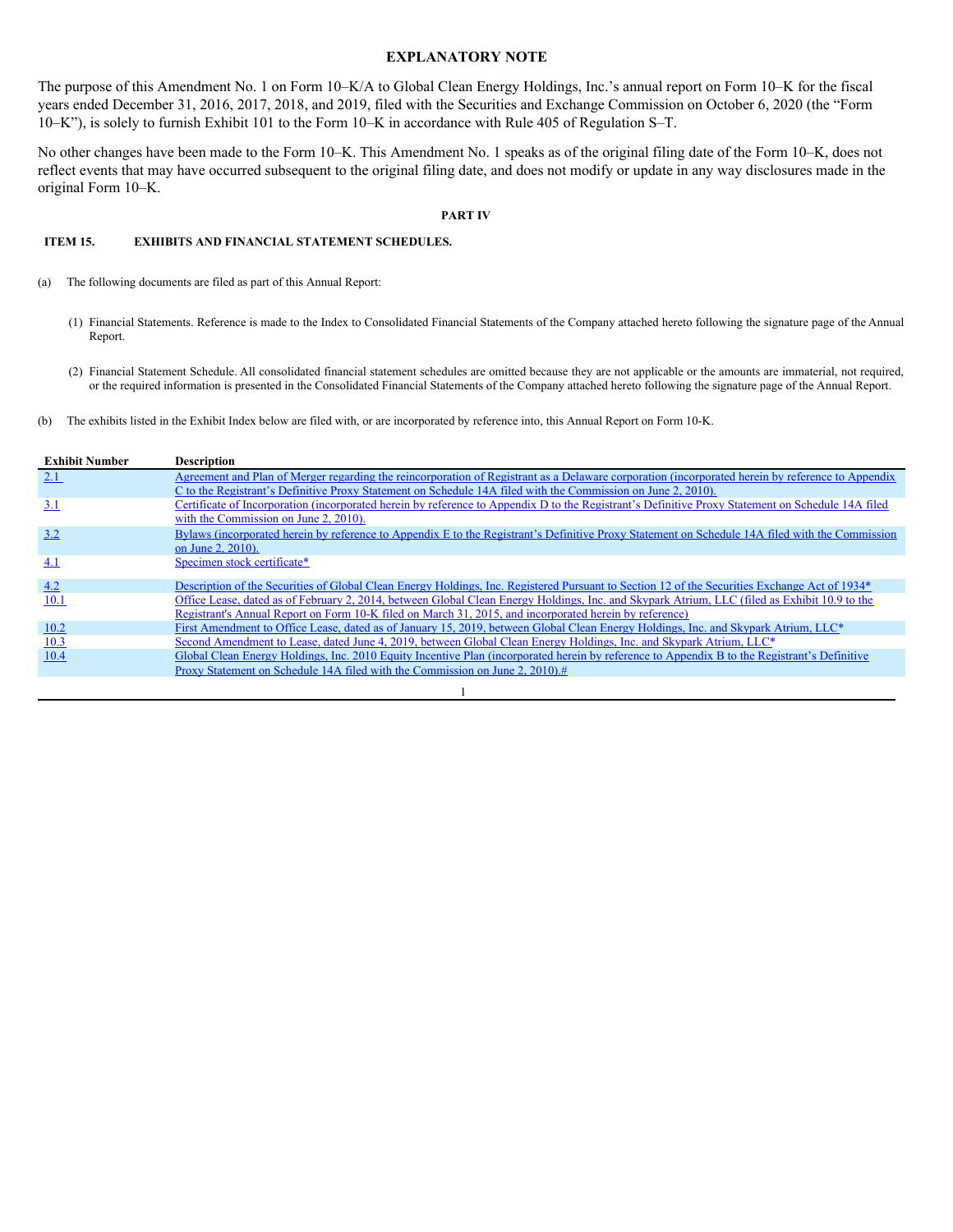| 10.5         | Form of Indemnification Agreement entered into between Registrant and its directors and executive officers*#                               |
|--------------|--------------------------------------------------------------------------------------------------------------------------------------------|
|              |                                                                                                                                            |
| 10.6         | Omitted                                                                                                                                    |
| 10.7         | Employment Agreement, dated October 15, 2018, by and between Global Clean Energy Holdings, Inc. and Richard Palmer*#                       |
| 10.8         | Amendment No. 1 to Employment Agreement, dated May 7, 2020, by and between Global Clean Energy Holdings, Inc. and Richard Palmer*#         |
| 10.9         | Convertible Promissory Note, dated October 16, 2018, issued by Global Clean Energy Holdings, Inc. to Richard Palmer*#                      |
| 10.10        | Employment Agreement, dated January 15, 2019, by and between Global Clean Energy Holdings, Inc. and Noah Verleun*#                         |
| <u>10.11</u> | Amendment No. 1 to Employment Agreement, dated May 7, 2020, by and between Global Clean Energy Holdings, Inc. and Noah Verleun*#           |
| 10.12        | Offer Letter, dated May 17, 2020, by and between Global Clean Energy Holdings, Inc. and Ralph Goehring*#                                   |
| 10.13        | Global Clean Energy Holdings, Inc. 2020 Equity Incentive Plan (incorporated herein by reference to Appendix B to the Registrant's Proxy    |
|              | Statement on Schedule PRE 14A filed with the Commission on July 30, 2020)#                                                                 |
| 10.14        | Form of Stock Option Grant Notice of Global Clean Energy Holdings, Inc. 2020 Equity Incentive Plan*                                        |
| 10.15        | Share Purchase Agreement, dated April 29, 2019, by and between Alon Paramount Holdings, Inc. and GCE Holdings Acquisitions, LLC*           |
| <u>10.16</u> | First Amendment to Share Purchase Agreement, dated as of September 27, 2019, by and between Alon Paramount Holdings, Inc. and GCE Holdings |
|              | Acquisitions, LLC*                                                                                                                         |
| 10.17        | Second Amendment to Share Purchase Agreement, dated as of October 4, 2019, by and between Alon Paramount Holdings, Inc. and GCE Holdings   |
|              | Acquisitions, LLC*                                                                                                                         |
| 10.18        | Third Amendment to Share Purchase Agreement, dated as of October 11, 2019, by and between Alon Paramount Holdings, Inc. and GCE Holdings   |
|              | Acquisitions, LLC*                                                                                                                         |
| 10.19        | Fourth Amendment to Share Purchase Agreement, dated as of October 28, 2019, by and between Alon Paramount Holdings, Inc. and GCE Holdings  |
|              | Acquisitions, LLC*                                                                                                                         |

2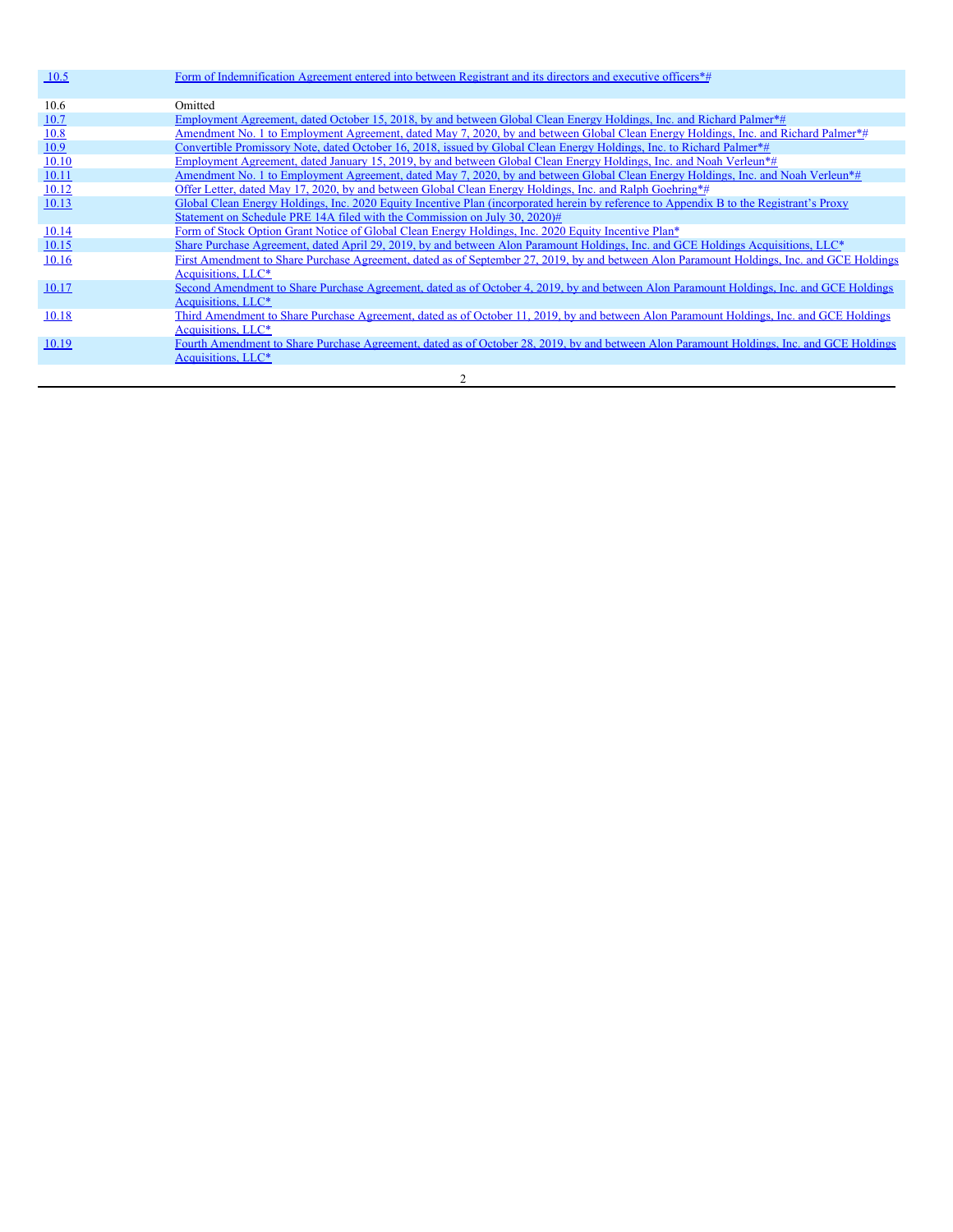| 10.20 | Fifth Amendment to Share Purchase Agreement, dated as of March 23, 2020, by and between Alon Paramount Holdings, Inc. and GCE Holdings<br>Acquisitions, LLC*                                                                                                                                                                                                                                                                                                                                                                                                                               |
|-------|--------------------------------------------------------------------------------------------------------------------------------------------------------------------------------------------------------------------------------------------------------------------------------------------------------------------------------------------------------------------------------------------------------------------------------------------------------------------------------------------------------------------------------------------------------------------------------------------|
| 10.21 | Sixth Amendment to Share Purchase Agreement, dated as of May 4, 2020, by and between Alon Paramount Holdings, Inc. and GCE Holdings<br>Acquisitions, LLC*                                                                                                                                                                                                                                                                                                                                                                                                                                  |
| 10.22 | Control, Operation And Maintenance Agreement, dated May 4, 2020, by and between GCE Operating Company, LLC and BKRF OCB, LLC*                                                                                                                                                                                                                                                                                                                                                                                                                                                              |
| 10.23 | Call Option Agreement, dated May 7, 2020, by and among Global Clean Energy Holdings, Inc., Alon Paramount Holdings, Inc., and GCE Holdings<br>Acquisitions, LLC*                                                                                                                                                                                                                                                                                                                                                                                                                           |
| 10.24 | Credit Agreement, dated as of May 4, 2020, between BKRF OCB, LLC, BKRF OCP, LLC, and the senior lenders referred to therein*                                                                                                                                                                                                                                                                                                                                                                                                                                                               |
| 10.25 | Credit Agreement, dated as of May 4, 2020, between BKRF HCB, LLC, BKRF HCP, LLC, and the mezzanine lenders referred to therein*                                                                                                                                                                                                                                                                                                                                                                                                                                                            |
| 10.26 | Product Offtake Agreement, dated as of April 10, 2019, between ExxonMobil Oil Corporation and GCE Holdings Acquisitions LLC <sup>*†</sup>                                                                                                                                                                                                                                                                                                                                                                                                                                                  |
| 10.27 | Engineering, Procurement and Construction Agreement, dated April 30, 2020, between ARB, Inc. and GCE Holdings Acquisitions, LLC†                                                                                                                                                                                                                                                                                                                                                                                                                                                           |
| 10.28 | License Agreement, dated October 24, 2018, between Haldor Topsoe A/S and GCE Holdings Acquisitions, LLC <sup>*†</sup>                                                                                                                                                                                                                                                                                                                                                                                                                                                                      |
| 21.1  | Subsidiaries of Registrant*                                                                                                                                                                                                                                                                                                                                                                                                                                                                                                                                                                |
| 23.1  | Consent of Hall & Company Certified Public Accountants, Inc.*                                                                                                                                                                                                                                                                                                                                                                                                                                                                                                                              |
| 31.1  | Certification of the Chief Executive Officer pursuant to Section 302 of the Sarbanes-Oxley Act of 2002.*                                                                                                                                                                                                                                                                                                                                                                                                                                                                                   |
| 31.2  | Certification of the Chief Financial Officer pursuant to Section 302 of the Sarbanes-Oxley Act of 2002.*                                                                                                                                                                                                                                                                                                                                                                                                                                                                                   |
| 32.1  | Certification of the Chief Executive Officer pursuant to Section 906 of the Sarbanes-Oxley Act of 2002.*                                                                                                                                                                                                                                                                                                                                                                                                                                                                                   |
| 32.2  | Certification of the Chief Financial Officer pursuant to Section 906 of the Sarbanes-Oxley Act of 2002.*                                                                                                                                                                                                                                                                                                                                                                                                                                                                                   |
| 101   | The following financial information from the Annual Report on Form 10-K of Global Clean Energy Holdings, Inc. for the years ended December<br>31, 2016, 2017, 2018 and 2019, formatted in XBRL (eXtensible Business Reporting Language): (1) Balance Sheets as of December 31, 2016, 2017,<br>2018 and 2019; (2) Statements of Income for the years ended December 31, 2016, 2017, 2018 and 2019; (3) Statements of Shareholders' Equity for<br>the years ended December 31, 2016, 2017, 2018 and 2019; (4) Statements of Cash Flows for the years ended December 31, 2016, 2017, 2018 and |

2019; and (5) Notes to Financial Statements.

\* Filed as an exhibit to the Form 10-K filed with the Commission on October 6, 2020, and incorporated herein by reference."

† Certain confidential portions of this Exhibit were omitted by means of marking such portions with an asterisk because the identified confidential portions are (i) not material and (ii) would be competitively harmful if publicly disclosed.

# Indicates a management contract or compensatory plan or arrangement.

3